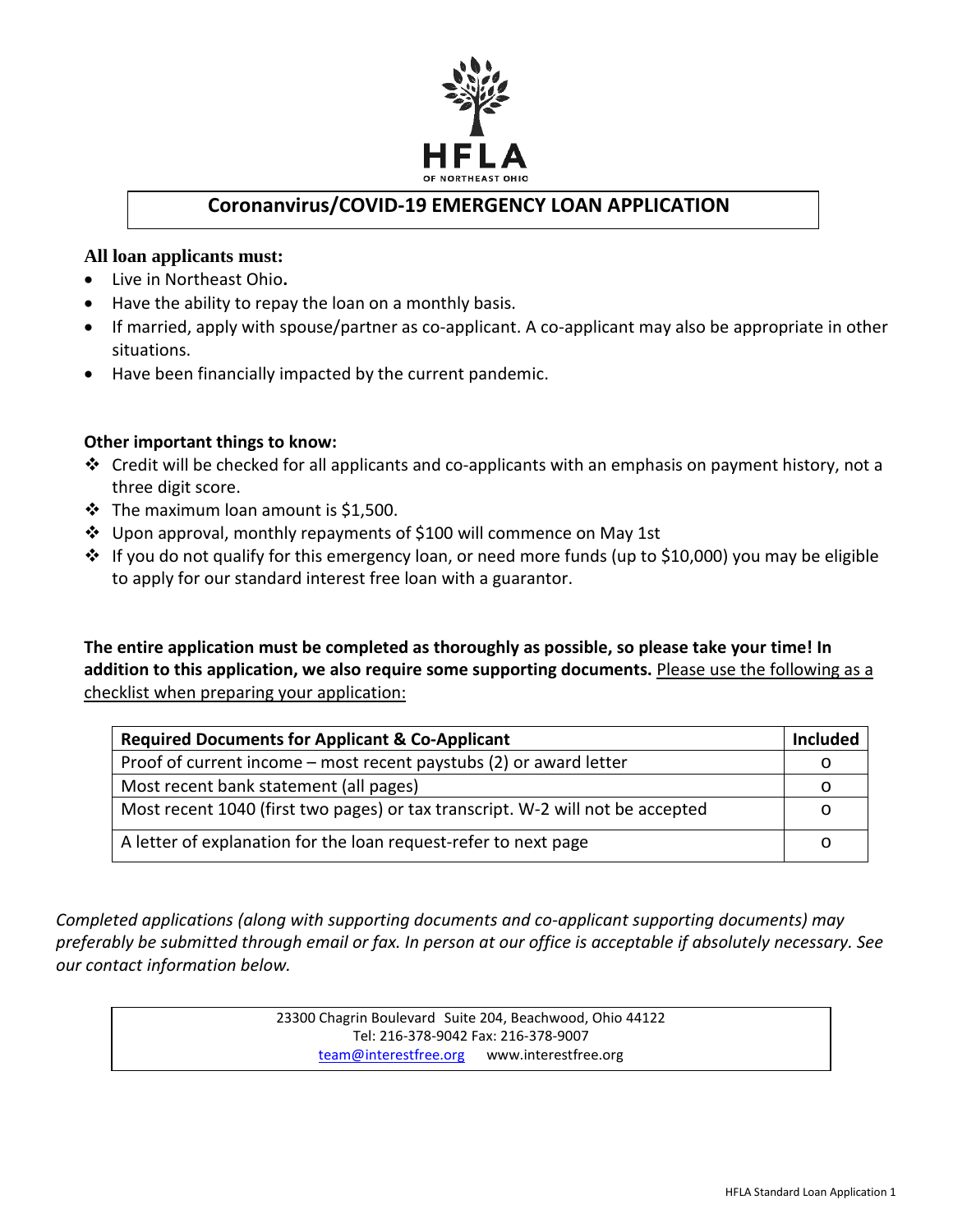#### **LETTER OF EXPLANATION**

Like every interest free loan applicant before you, you are experiencing some type of financial burden. This is stressful for most people. The good thing is that you are taking a serious step toward solving whatever hardship you are facing. The purpose of this letter is to help us understand your situation. As a relationship lender, we care about your personal story when considering your application. Further, the overall benefits of this type of writing are tremendous. You can write on this page or a separate piece of paper. If you are inclined to write extensively, please do so-even if it's just for yourself! If you need to do this verbally, just let us know.

**Please explain how you have been financially impacted by the current Coronavirus/COVID-19 pandemic.**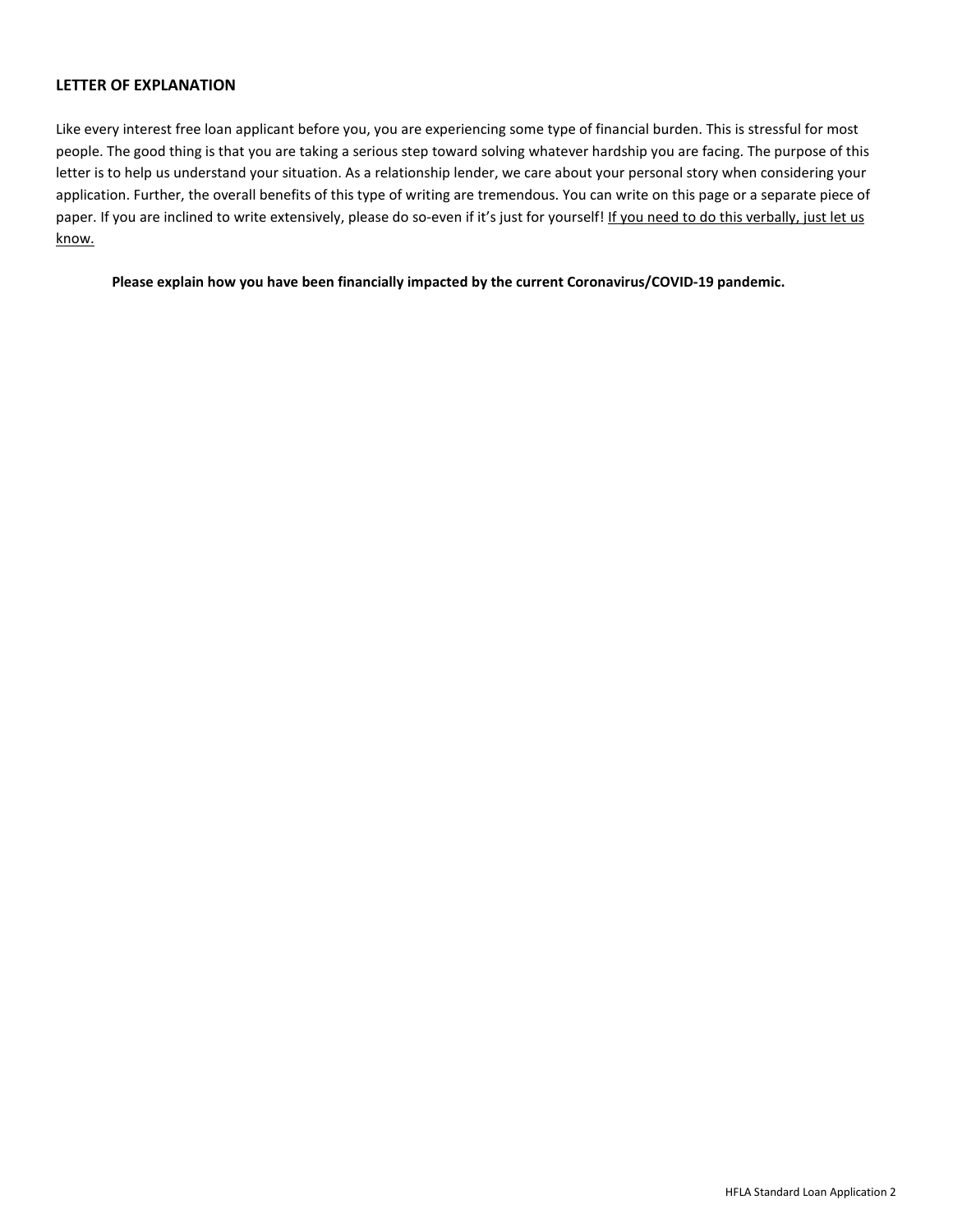HFLA

## 23300 Chagrin Blvd. Suite 204, Beachwood, OH 44122

T: 216-378-9042 | F: 216-378-9007 | team@interestfree.org

| <b>Standard Loan Application</b>                                                                                                             |       |                  |                           |                             |                                |
|----------------------------------------------------------------------------------------------------------------------------------------------|-------|------------------|---------------------------|-----------------------------|--------------------------------|
| Amount Requested: \$ Need for loan:                                                                                                          |       |                  |                           | How did you learn about us: |                                |
| Last Name                                                                                                                                    | First |                  | Date of Birth(MM/DD/YYYY) |                             | Social Security #              |
|                                                                                                                                              |       |                  |                           |                             |                                |
| Previous Name(s) if Applicable                                                                                                               |       |                  |                           |                             |                                |
|                                                                                                                                              |       |                  |                           |                             |                                |
| Phone #(s)                                                                                                                                   |       | Email            |                           |                             | Best way and time to reach you |
|                                                                                                                                              |       |                  |                           |                             |                                |
| Address                                                                                                                                      | City  |                  | Postal (Zip) Code         | # Years at address          | # Years in Ohio                |
|                                                                                                                                              |       |                  |                           |                             |                                |
| <b>Previous Address</b>                                                                                                                      | City  |                  | Postal (Zip) Code         | # Years at address          |                                |
|                                                                                                                                              |       |                  |                           |                             |                                |
| <b>Current Employer</b>                                                                                                                      |       | Occupation/Title |                           | Employer Phone #            | # Years at job                 |
|                                                                                                                                              |       |                  |                           |                             |                                |
| <b>Employer Address</b>                                                                                                                      |       |                  |                           |                             |                                |
|                                                                                                                                              |       |                  |                           |                             |                                |
| Co-applicant/Spouse/Partner's Last name                                                                                                      | First |                  | Date of Birth(MM/DD/YYYY) |                             | Social Security #              |
|                                                                                                                                              |       |                  |                           |                             |                                |
| Co-applicant/Spouse/Partner's Previous Name(s) if Applicable                                                                                 |       |                  |                           |                             |                                |
|                                                                                                                                              |       |                  |                           |                             |                                |
| Co-applicant/Spouse/Partner's Phone #(s)                                                                                                     |       | Email            |                           |                             | Best way and time to reach you |
|                                                                                                                                              |       |                  |                           |                             |                                |
| Co-applicant Address (if different from other applicant)                                                                                     |       | City             | Postal (Zip) Code         | # Years at address          | # Years in Ohio                |
|                                                                                                                                              |       |                  |                           |                             |                                |
| Co-applicant/Spouse Partner's Current Employer                                                                                               |       | Occupation/Title |                           | Employer Phone #            | # Years at job                 |
|                                                                                                                                              |       |                  |                           |                             |                                |
|                                                                                                                                              |       |                  |                           |                             |                                |
| <b>Employer Address</b>                                                                                                                      |       |                  |                           |                             |                                |
|                                                                                                                                              |       |                  |                           |                             |                                |
| Marital Status: □ Single □ Married □ Divorced □ Separated □ Widow/Widower □ Spouse/partner                                                   |       |                  |                           |                             |                                |
| Household Type: $\Box$ 2 Parent Household $\Box$ Single Parent Household $\Box$ Single Adult $\Box$ 2 or more adults (no dependents in home) |       |                  |                           |                             |                                |
|                                                                                                                                              |       |                  |                           |                             |                                |
|                                                                                                                                              |       |                  |                           |                             |                                |
|                                                                                                                                              |       |                  |                           |                             |                                |
|                                                                                                                                              |       |                  |                           |                             |                                |
|                                                                                                                                              |       |                  |                           |                             |                                |
| *This data is optional, but it helps ensure that we are serving ALL communities in Northeast Ohio.                                           |       |                  |                           |                             |                                |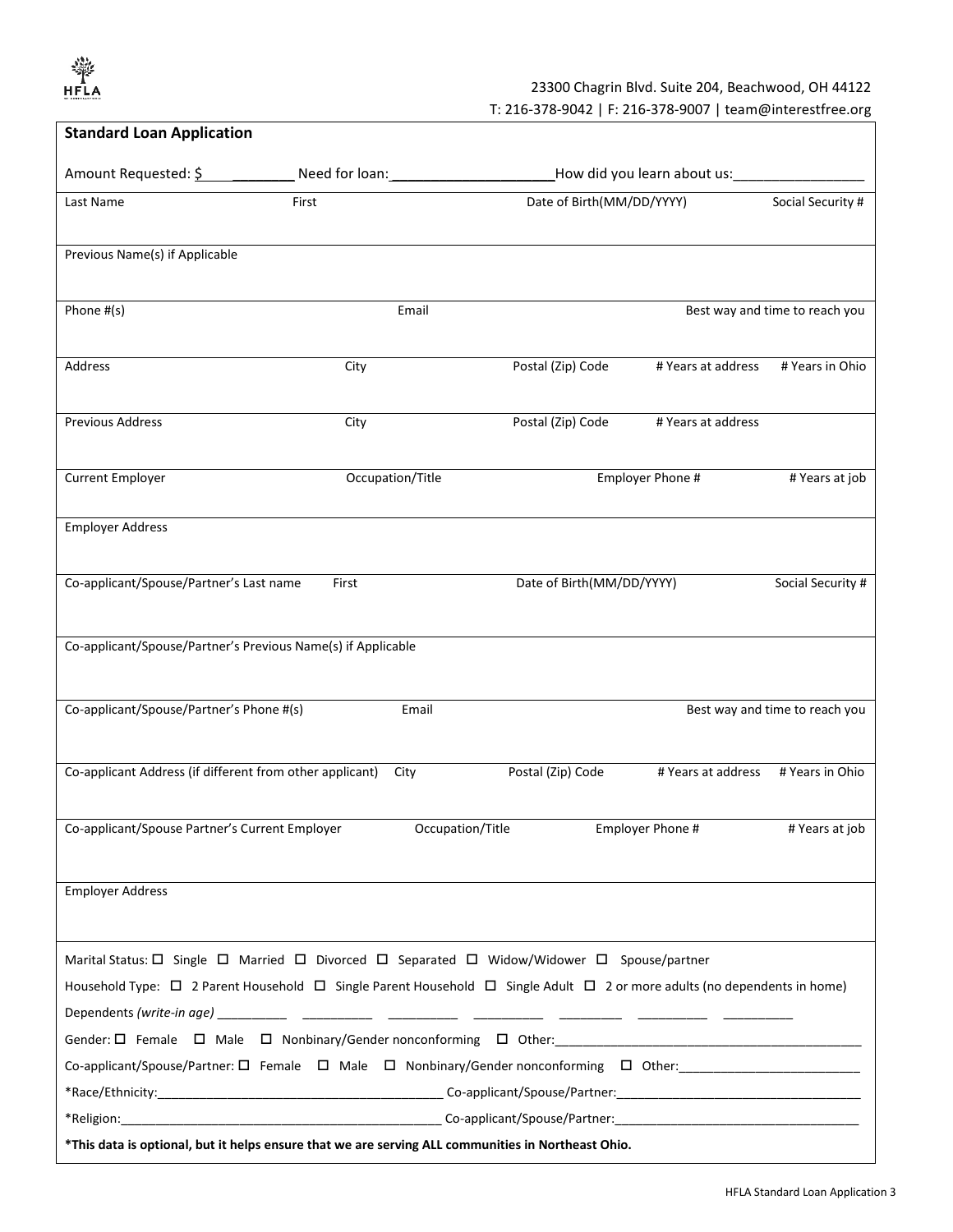| <b>HOUSEHOLD BUDGET</b>                                    |                                      |                          |
|------------------------------------------------------------|--------------------------------------|--------------------------|
| <b>MONTHLY INCOME</b>                                      | <b>BORROWER</b>                      | <b>CO/SPOUSE/PARTNER</b> |
| Salary / Commission                                        | \$                                   | \$                       |
| Soc Sec / Disability / Workers Comp                        | \$                                   | \$                       |
| Retirement / Pension Benefits                              | \$                                   | \$                       |
| Child Support / Alimony                                    | $\overline{\boldsymbol{\mathsf{s}}}$ | \$                       |
| Other Income                                               | \$                                   | \$                       |
| <b>TOTAL MONTHLY</b>                                       | \$                                   | <b>TGross</b>            |
| <b>HOUSEHOLD INCOME</b>                                    |                                      | 교t                       |
| <b>Housing Expenses</b>                                    |                                      |                          |
| Rent/Mortgage                                              |                                      |                          |
| 2nd Mortgage/Home Equity Loan                              |                                      |                          |
| Property Taxes (if not included in mortgage)               |                                      |                          |
| Homeowner's Insurance (if not included in mtg.)            |                                      |                          |
| <b>Homeowner's Association Fees</b>                        |                                      |                          |
| Utilities (electric, gas, water, sewer)                    |                                      |                          |
| Cell Phone/Home Phone                                      |                                      |                          |
| Internet/Cable                                             |                                      |                          |
| <b>Personal Expenses</b>                                   |                                      |                          |
| Food (Groceries)                                           |                                      |                          |
| Toiletries/Clothing                                        |                                      |                          |
| Pet Care                                                   |                                      |                          |
| Recurring donations/tithes                                 |                                      |                          |
| Transportation                                             |                                      |                          |
| Car Payment                                                |                                      |                          |
| Gasoline<br><b>Public Transportation</b>                   |                                      |                          |
| <b>Insurance</b>                                           |                                      |                          |
| Auto Insurance                                             |                                      |                          |
| Healthcare Premium (if not taken out of pay)               |                                      |                          |
| Life Insurance                                             |                                      |                          |
| <b>Medical</b>                                             |                                      |                          |
| Prescriptions                                              |                                      |                          |
| Medical/Dental Bill Pymt. Plan                             |                                      |                          |
| <b>Childcare</b>                                           |                                      |                          |
| Daycare/Babysitter (monthly)                               |                                      |                          |
| Before/Aftercare (monthly)                                 |                                      |                          |
| <b>Educational Expenses</b>                                |                                      |                          |
| Tuition                                                    |                                      |                          |
| <b>School Supplies</b>                                     |                                      |                          |
| Extra curricular lessions (swim, dance, sports)            |                                      |                          |
| <b>Debts</b>                                               |                                      |                          |
| Total minimum monthly credit card payments                 |                                      |                          |
| Total minimum monthly student loan payments                |                                      |                          |
| Total minimum monthly personal loan payments               |                                      |                          |
| Other                                                      |                                      |                          |
| <b>Taxes</b>                                               |                                      |                          |
| <b>Income Taxes</b>                                        |                                      |                          |
| Business Taxes/Addt'l Real Estate Taxes (ex: rental prop.) |                                      |                          |
| For Office Use:                                            |                                      |                          |
| Monthly Net Income                                         |                                      |                          |
| <b>Monthly Expenses</b>                                    |                                      |                          |
| Proposed HFLA Payment                                      |                                      |                          |
| Remainder                                                  |                                      |                          |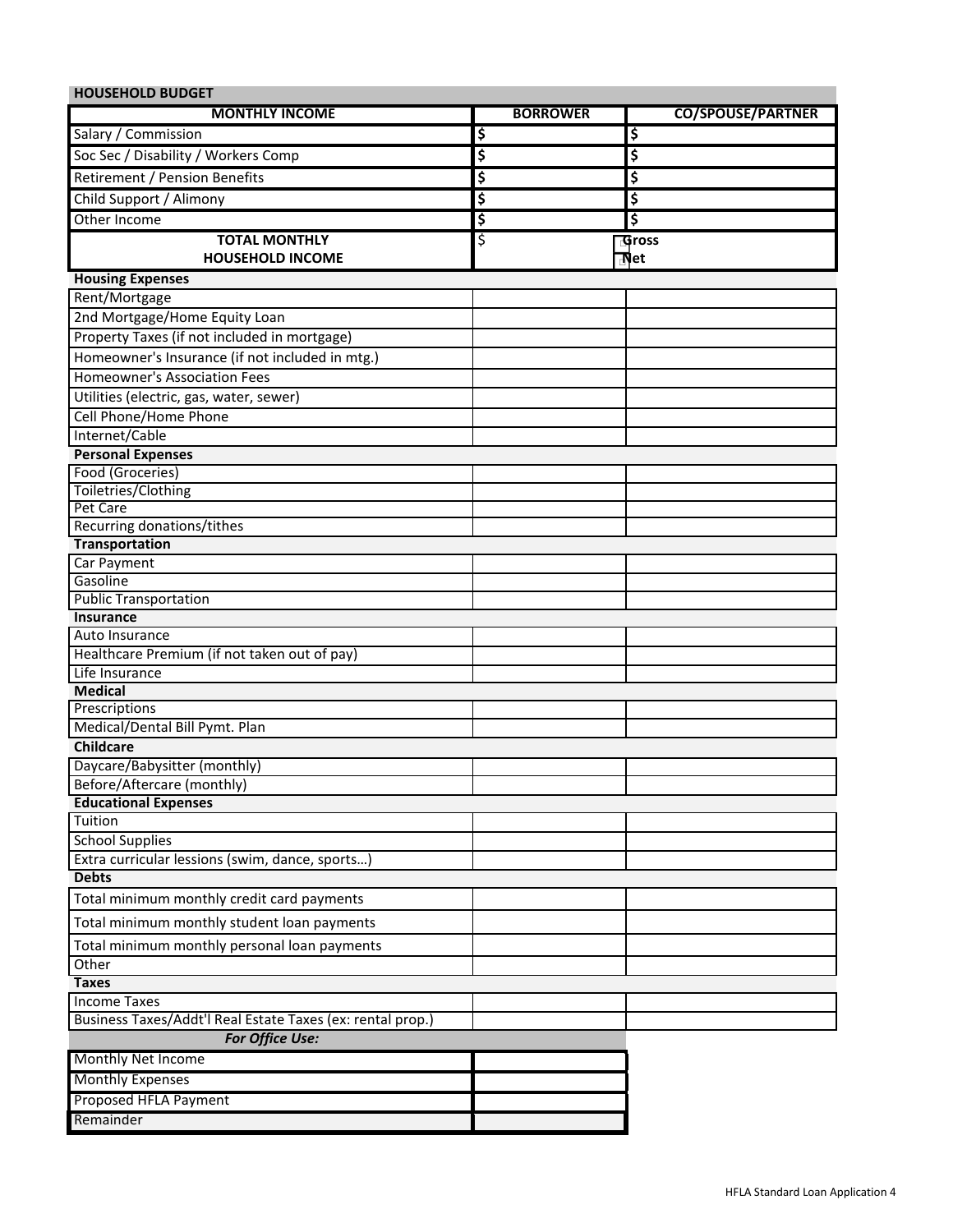

## **HFLA FINANCIAL QUESTIONNAIRE**

| OF NORTHEAST OHIO                                                                                                                                                                                                                                                                                                                           | <b>HFLA FINANCIAL QUESTIONNAIRE</b>                                                                 |                                                                                                                                          |  |  |
|---------------------------------------------------------------------------------------------------------------------------------------------------------------------------------------------------------------------------------------------------------------------------------------------------------------------------------------------|-----------------------------------------------------------------------------------------------------|------------------------------------------------------------------------------------------------------------------------------------------|--|--|
|                                                                                                                                                                                                                                                                                                                                             | <b>TAX ISSUES</b>                                                                                   |                                                                                                                                          |  |  |
| Do you or your spouse/partner have any un-filed tax returns? Yes □ No □ If Yes, please explain below                                                                                                                                                                                                                                        |                                                                                                     |                                                                                                                                          |  |  |
| Do you or your spouse/partner owe any amounts for taxes? Yes $\Box$ No $\Box$ if Yes, for which year(s)?                                                                                                                                                                                                                                    |                                                                                                     |                                                                                                                                          |  |  |
|                                                                                                                                                                                                                                                                                                                                             |                                                                                                     |                                                                                                                                          |  |  |
|                                                                                                                                                                                                                                                                                                                                             |                                                                                                     |                                                                                                                                          |  |  |
|                                                                                                                                                                                                                                                                                                                                             |                                                                                                     |                                                                                                                                          |  |  |
|                                                                                                                                                                                                                                                                                                                                             | <b>LEGAL ISSUES</b>                                                                                 |                                                                                                                                          |  |  |
| Are you or your spouse/partner being sued by anyone? Yes □ No □If Yes, please explain below                                                                                                                                                                                                                                                 |                                                                                                     |                                                                                                                                          |  |  |
|                                                                                                                                                                                                                                                                                                                                             |                                                                                                     |                                                                                                                                          |  |  |
| Are you in the process of or planning to file for divorce? Yes □ No □                                                                                                                                                                                                                                                                       |                                                                                                     |                                                                                                                                          |  |  |
|                                                                                                                                                                                                                                                                                                                                             |                                                                                                     |                                                                                                                                          |  |  |
|                                                                                                                                                                                                                                                                                                                                             |                                                                                                     |                                                                                                                                          |  |  |
|                                                                                                                                                                                                                                                                                                                                             | <b>BANKRUPTCY FILING</b>                                                                            |                                                                                                                                          |  |  |
| Have you or your spouse filed for bankruptcy in the past? Yes $\square$ No $\square$                                                                                                                                                                                                                                                        |                                                                                                     |                                                                                                                                          |  |  |
| If Yes, Type of Bankruptcy Filed: North States and States and States and States and States and States and States and States and States and States and States and States and States and States and States and States and States<br>Are you or your spouse/partner in the process of or planning to file for bankruptcy? Yes $\Box$ No $\Box$ |                                                                                                     |                                                                                                                                          |  |  |
|                                                                                                                                                                                                                                                                                                                                             |                                                                                                     |                                                                                                                                          |  |  |
|                                                                                                                                                                                                                                                                                                                                             |                                                                                                     |                                                                                                                                          |  |  |
|                                                                                                                                                                                                                                                                                                                                             |                                                                                                     | <u> 1989 - Johann Stoff, deutscher Stoffen und der Stoffen und der Stoffen und der Stoffen und der Stoffen und de</u>                    |  |  |
|                                                                                                                                                                                                                                                                                                                                             |                                                                                                     |                                                                                                                                          |  |  |
|                                                                                                                                                                                                                                                                                                                                             |                                                                                                     |                                                                                                                                          |  |  |
| Do you have any payday loans outstanding? $\Box$ Yes $\Box$ No If yes, amount owed: \$                                                                                                                                                                                                                                                      |                                                                                                     |                                                                                                                                          |  |  |
| <b>Other Debt/Asset Information:</b>                                                                                                                                                                                                                                                                                                        |                                                                                                     |                                                                                                                                          |  |  |
|                                                                                                                                                                                                                                                                                                                                             |                                                                                                     | Home Purchase Price \$ ______________________________Year Purchased _______________Unpaid Mortgage Balance \$ __________________________ |  |  |
|                                                                                                                                                                                                                                                                                                                                             |                                                                                                     |                                                                                                                                          |  |  |
|                                                                                                                                                                                                                                                                                                                                             |                                                                                                     |                                                                                                                                          |  |  |
|                                                                                                                                                                                                                                                                                                                                             | <b>FINANCIAL WELL BEING SURVEY</b>                                                                  |                                                                                                                                          |  |  |
|                                                                                                                                                                                                                                                                                                                                             |                                                                                                     | Please fill out this brief questionnaire to help us serve our borrowers as effectively as possible! Be honest; your answers do not       |  |  |
| affect your loan application-they are simply for data tracking.                                                                                                                                                                                                                                                                             |                                                                                                     |                                                                                                                                          |  |  |
|                                                                                                                                                                                                                                                                                                                                             |                                                                                                     |                                                                                                                                          |  |  |
| The first two questions refer to a scale of 1 to 5, with 1 being the lowest and 5 being the highest.                                                                                                                                                                                                                                        |                                                                                                     |                                                                                                                                          |  |  |
| 1. Circle how stressed you are about your personal finances:                                                                                                                                                                                                                                                                                |                                                                                                     |                                                                                                                                          |  |  |
| $\mathbf{1}$<br>$2^{\circ}$<br>$\overline{3}$                                                                                                                                                                                                                                                                                               | 4<br>5                                                                                              |                                                                                                                                          |  |  |
| 2.                                                                                                                                                                                                                                                                                                                                          | Circle the level of knowledge you feel that you have in regards to personal finances:               |                                                                                                                                          |  |  |
| 3<br>$\mathbf{1}$<br>$\overline{2}$                                                                                                                                                                                                                                                                                                         | $\overline{4}$<br>5.                                                                                |                                                                                                                                          |  |  |
| Do you currently have a savings account?<br>3.                                                                                                                                                                                                                                                                                              |                                                                                                     |                                                                                                                                          |  |  |
| 4.                                                                                                                                                                                                                                                                                                                                          |                                                                                                     |                                                                                                                                          |  |  |
| Do you regularly check your credit report/score?<br>5.                                                                                                                                                                                                                                                                                      |                                                                                                     |                                                                                                                                          |  |  |
| 6.                                                                                                                                                                                                                                                                                                                                          | Do you know what your credit score is right now? (Do not indicate what it is.) ____________________ |                                                                                                                                          |  |  |

7. Do you have any financial goals? What are they? \_\_\_\_\_\_\_\_\_\_\_\_\_\_\_\_\_\_\_\_\_\_\_\_\_\_\_\_\_\_\_\_\_\_\_\_\_\_\_\_\_\_\_\_\_\_\_\_\_\_\_\_\_\_\_\_\_\_\_

**Applicant Signature Date \_\_\_\_\_\_\_\_\_\_\_\_**

**Co-Applicant Signature (if applicable) Date \_\_\_\_\_\_\_\_\_\_\_\_\_**